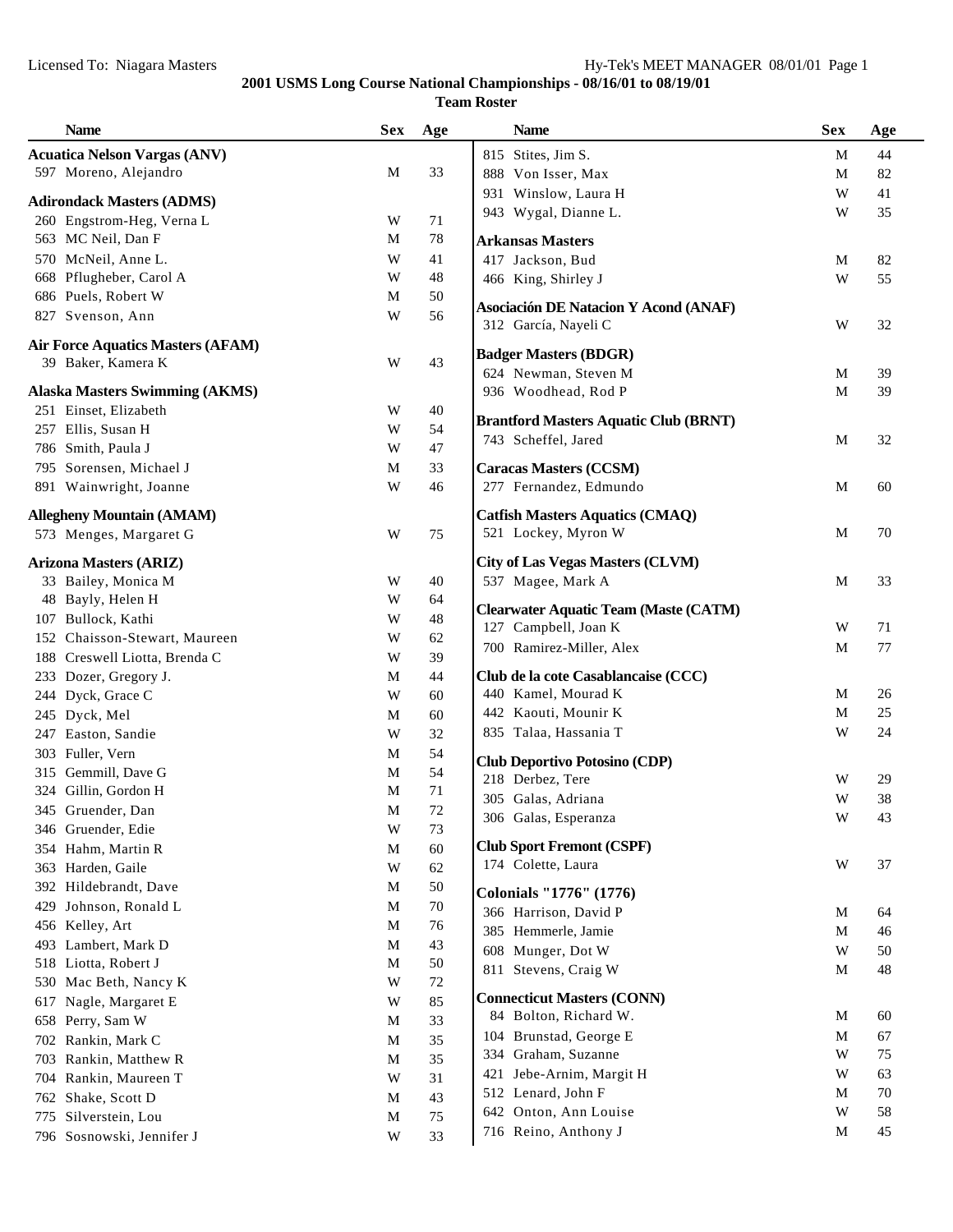| <b>Name</b>                                  | <b>Sex</b>  | Age      | <b>Name</b>                                    | <b>Sex</b> | Age      |
|----------------------------------------------|-------------|----------|------------------------------------------------|------------|----------|
| <b>Crawfish Aquatics (CRAQ)</b>              |             |          | 551 Mattson, Skippy                            | W          | 48       |
| 106 Buccino, Vicki                           | W           | 55       | 592 Moore, Alison B                            | W          | 31       |
| 128 Cane, Helen T                            | W           | 46       | 738 Saltzman, Edward M                         | M          | 51       |
| 376 Heck, Steve V                            | М           | 52       | 757 Sebestyen, Joseph R                        | M          | 29       |
| 420 Jacobs, Joel P                           | M           | 65       | 768 Shinn, David Y                             | M          | 26       |
| 695 Rabalais, Scott F                        | M           | 43       |                                                |            |          |
| 707 Ratchford, Timothy D                     | $\mathbf M$ | 44       | <b>El Segundo Masters (SLUG)</b>               |            |          |
| 869 Tucker, Diana L                          | W           | 55       | 60 Bergen, Bert<br>439 Kalin, Melinda A        | M<br>W     | 34<br>45 |
| <b>Crescent Hill Masters Swimming (CHMS)</b> |             |          |                                                |            |          |
| 402 Holmes, Robert C                         | M           | 39       | <b>Elmwood Sharks (ES)</b>                     |            |          |
| 764 Shastid, Jon G                           | $\mathbf M$ | 53       | 21 Arnold, Patricia F                          | W          | 62       |
| <b>Daland Swim School Masters (DSSM)</b>     |             |          | <b>Etobicoke Olympium Masters (EOMA)</b>       |            |          |
| 335 Green, Doug A                            | M           | 49       | 157 Christie, Ian                              | M          | 64       |
|                                              |             |          | <b>Florida Maverick Masters (FMM)</b>          |            |          |
| <b>Dallas Aquatic Masters (DAMM)</b>         |             |          | 136 Carr, Florence E                           | W          | 76       |
| 329 Goggin, Georgia                          | W           | $72\,$   | 411 Hutinger, Margie                           | W          | 61       |
| 330 Goldberg, Bruce D                        | M           | 50       | 412 Hutinger, Paul                             | M          | 77       |
| Davis Aqm (DAM)                              |             |          | 489 Kurtzman, Joseph L                         | M          | 75       |
| 140 Carter, Brandon J                        | M           | 30       | 526 Luke, Elmer L                              | M          | 75       |
| 400 Hoftyzer, Ernie                          | $\mathbf M$ | 32       | 542 Maloney, Alan                              | M          | $72\,$   |
| 427 Johnson, Gregory S                       | $\mathbf M$ | 44       | 953 Zint, Gertrud J                            | W          | 84       |
| 630 Norris, Robert F                         | $\mathbf M$ | 63       |                                                |            |          |
| 631 Norris, Roswita D                        | W           | 59       | Fog City Masters (FOG)<br>596 Moore, Michael W | M          | 51       |
| DC Dept Rec & Parks (DCRP)                   |             |          |                                                |            |          |
| 687 Pugliese, Mark                           | M           | 49       | <b>Gamecock Masters (GCAM)</b>                 |            |          |
|                                              |             |          | 678 Poiletman, Robert M                        | M          | 58       |
| <b>DC Masters (DCM)</b>                      |             |          | <b>Garden State Masters (GSM)</b>              |            |          |
| 102 Bruner, Cheryl L                         | W           | 42       | 82 Bohan, Richard P                            | M          | 50       |
| 103 Bruner, Jayne                            | W           | 67       | 168 Coghlan, Chris J                           | M          | 28       |
| 125 Calvert, John J                          | M           | 56       | 230 Dolce, Julia                               | W          | 92       |
| 170 Cohen, Lawrence                          | M           | 66       | 372 Haynes, William F                          | M          | 75       |
| 301 Frid, Barbara                            | W           | 59       | 522 Loewe, Raymond D                           | M          | 59       |
| 470 Kirkendall, Nancy J                      | W           | 58       | 525 Luallen, Andrea L                          | W          | 36       |
| 499 Lathram, Mary M                          | W           | 86       | 805 Steadman, Doris E                          | W          | 77       |
| 510 Leilich, Bob                             | M           | 61       | 806 Steadman-Martin, Nancy                     | W          | 47       |
| 511 Leilich, Joann<br>611 Munson, Fred R     | W<br>M      | 62<br>43 | 932 Wojslawowicz, Amy                          | W          | 24       |
|                                              | W           | 60       | Georgia (GAJA)                                 |            |          |
| 749 Schreiner, Beth<br>854 Thorsen, Ruth H   | W           | $81\,$   | 65 Berryhill, Keith                            | M          | 42       |
| 948 Zaremski, Barbara MH                     | W           | 64       | 502 Laws, Ashley L                             | W          | 19       |
|                                              |             |          | 713 Reid, Mike D                               | M          | 40       |
| District Of Columbia AC (DCAC)               |             |          | 882 Vazhenin, Igor V                           | M          | 37       |
| 468 Kinney, Matthew A                        | M           | 31       | 883 Veater, Betty B                            | W          | 55       |
| Doc's Indiana University Maste (DOC)         |             |          | 903 Watson, Lisa L                             | W          | 47       |
| 821 Strong, Doug                             | M           | 76       |                                                |            |          |
|                                              |             |          | <b>Gold Coast Masters (GOLD)</b>               |            |          |
| <b>Dynamo Swim Club Masters (DYNA)</b>       |             |          | 144 Cavanaugh, Cav                             | M          | 66       |
| 45 Barton, Stuart A<br>98 Brown, Robert V    | M<br>M      | 33<br>49 | 145 Cavanaugh, Debbie D                        | W          | 43       |
| 441 Kammholz, Cord-Patrick                   | M           | 35       | 219 Devanney, Celia C<br>322 Gill, Jeff        | W<br>M     | 44<br>61 |
| 443 Karunungan, Maria L                      | W           | $28\,$   | 337 Greenberg, Jerry V                         |            |          |
| 500 Laughlin, Patrick O                      | M           | 47       | 477 Korey, Bill S                              | M<br>M     | 60<br>38 |
|                                              |             |          |                                                |            |          |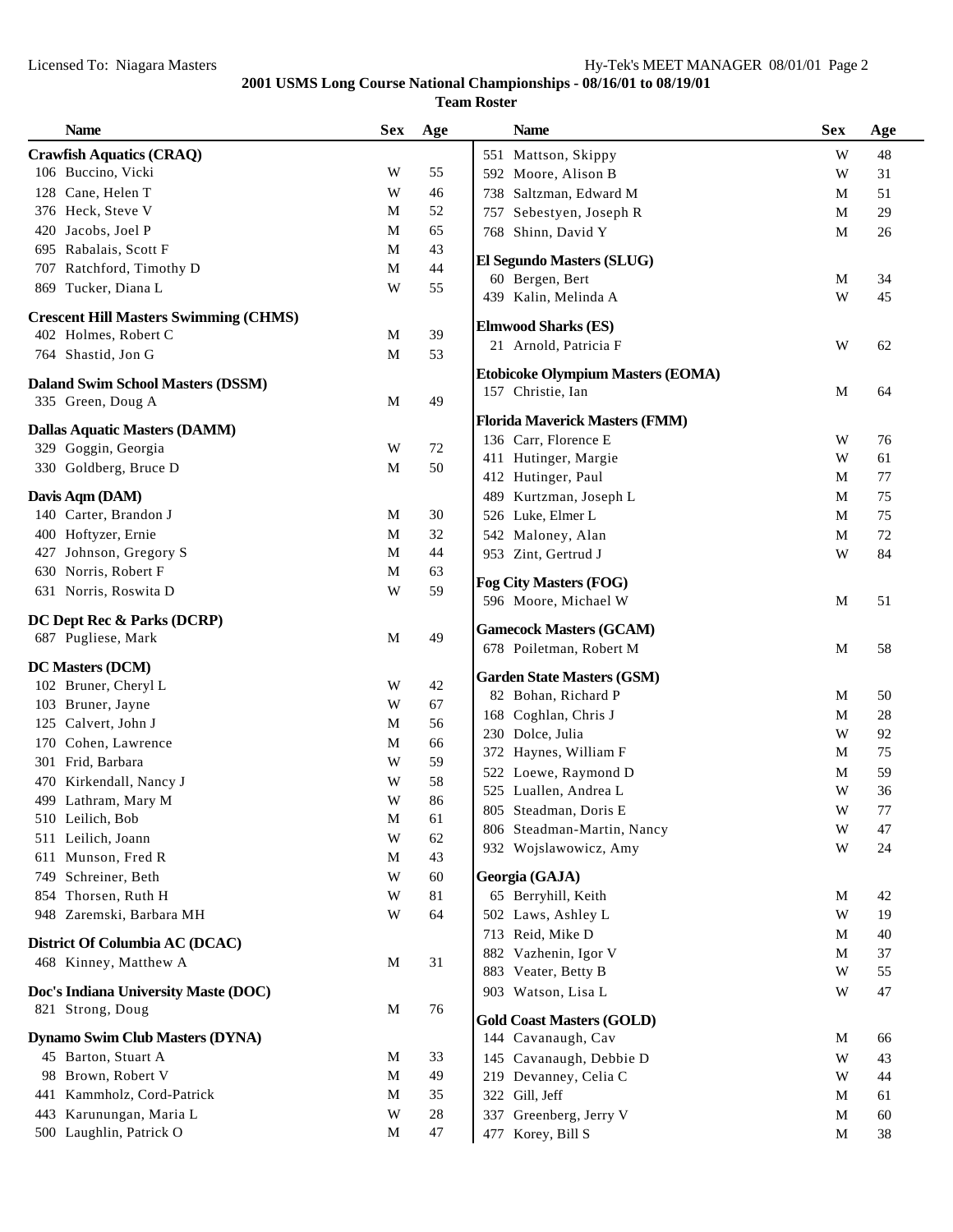|      | <b>Gold Coast Masters (GOLD)</b>         |             |        | <b>Indian River Community College (IRCC)</b>        |        |          |
|------|------------------------------------------|-------------|--------|-----------------------------------------------------|--------|----------|
|      |                                          |             |        |                                                     |        |          |
|      | 483 Krauser, June                        | W           | 75     | 623 Newman, Marjorie R                              | W      | 78       |
|      | 491 Laborwit, Anne G                     | W           | 51     |                                                     |        |          |
|      | 590 Moll, Tracie A                       | W           | 38     | <b>Inland Northwest Masters (INWM)</b>              |        |          |
|      | 706 Rapperport, Alan S                   | М           | 68     | 6 Allan, Lesley A                                   | W<br>W | 43<br>70 |
| 720  | Riker, Debra                             | W           | 39     | 15 Anderson, Lilly Lee                              |        |          |
|      | 746 Schmidt, George L.                   | M           | 51     | Armes, Erick A<br>19                                | M      | 21       |
|      | 759 Sessinghaus, Des F                   | M           | 87     | Arrivee, Eric S<br>23                               | M      | 29       |
|      | 784 Smith, Ned E                         | M           | 86     | Bennion, Anna K<br>58                               | W      | 20       |
|      |                                          |             |        | Bevier, Jack<br>66                                  | M      | 69       |
|      | Golden West Swim Club (GWSC)             |             |        | 228 Djang, Lincoln P                                | M      | 42       |
|      | 403 Hood, Gary E                         | M           | 35     | 240 Durant, Robin L                                 | W      | 46       |
|      | <b>Great Ohio Swim Team (GOST)</b>       |             |        | Garcia, Doug A<br>311                               | M      | 40       |
|      | 297 Frayne, Anne M                       | W           | 47     | 359 Hampton, Keith                                  | M      | 48       |
|      | 343 Groselle, Jack R                     | M           | 47     | Jones, Lance C<br>433                               | M      | 22       |
|      | 645 Oyakawa, Yoshi                       | M           | 68     | Kingsly, Bernard N<br>467                           | M      | 43       |
| 690- | Quiggin, David R                         | M           | 57     | Krauser, Larry B<br>484                             | M      | 48       |
|      | 876 Van Dijk, Peter                      | M           | $72\,$ | 492 Lamb, Brian K                                   | M      | 50       |
|      | 901 Wasserman, Neil R                    | M           | 46     | 536 Magee, Carolyn M                                | W      | 56       |
|      |                                          |             |        | 538 Magee, Patrick J                                | M      | 60       |
|      | <b>Grinnell Alumni Swim Team (GAST)</b>  |             |        | 574 Merrell, Michael M                              | M      | 53       |
|      | 951 Zimsen, Joseph E                     | M           | 32     | 609 Munger, Peony                                   | W      | 67       |
|      | <b>Heart of Texas SwimMasters (HOTS)</b> |             |        | 610 Munger, Richard S                               | M      | 79       |
|      | 201 Daniel, Catherine                    | W           | 52     | 729 Rose, Nancy J                                   | W      | 40       |
|      | 314 Gellatly, Jill E                     | W           | 34     | 748 Schreiber, Shirley J                            | W      | 54       |
|      | 409 Hughes, Mary L                       | W           | 43     | 776 Simpson, Susanne B                              | W      | 41       |
|      | 534 Maddox, Sally D                      | W           | 42     | 781 Smith, Eric A                                   | M      | 25       |
|      | 878 Vandam, David K                      | M           | 46     | Thompson, Clark E<br>849                            | M      | 70       |
|      |                                          |             |        | 853 Thomson, William H                              | M      | 49       |
|      | <b>Humu Masters Swim Team</b>            |             |        | Tomlinson-Macias, Melinda R<br>860                  | W      | 43       |
|      | 671 Phillips, Brett B                    | M           | 43     | 884 Veith, Michael D                                | M      | 55       |
|      | Humuhumunukunukuapuaa (HUMU)             |             |        | 947 Zander, Elin A                                  | W      | 47       |
|      | 818 Stowell, Diane M                     | W           | 67     | <b>Iowa Masters Swimming (IAMA)</b>                 |        |          |
|      |                                          |             |        | 763 Sharp, Glenda B                                 | W      | 66       |
|      | <b>Huntington Beach Swim Club (HBSC)</b> |             |        |                                                     |        |          |
|      | 362 Haraszti, Tex P                      | M           | 60     | <b>Irvine Novaquatics (NOVA)</b>                    |        |          |
|      | 559 MC Connell, Stan                     | $\mathbf M$ | 70     | 861 Tongate, Terry L                                | M      | 41       |
|      | <b>Ilford Swimming Club (ILF)</b>        |             |        | Iuventa Bratislava (IUVB)                           |        |          |
|      | 338 Greenstein, Steven I                 | M           | 40     | 581 Mezovska, Jana                                  | W      | 41       |
|      |                                          |             |        |                                                     |        |          |
|      | <b>Illinois Masters (IM)</b>             |             |        | Kingwood Athletic Club (KAC)                        |        |          |
|      | 5 Alexandrov, Plamen D                   | $\mathbf M$ | 40     | 847 Thomas, Mark                                    | M      | 40       |
|      | 229 Dodson, Phil L                       | M           | 48     | Kona Aquatics (KONA)                                |        |          |
|      | 321 Gibson, Dave                         | M           | 41     | 606 Mullahey, Michael K                             | M      | 30       |
|      | 454 Keller, Matt                         | M           | $32\,$ |                                                     |        |          |
|      | 455 Keller, Rebecca J                    | W           | 31     | Lake Lytal Masters (LYTA)                           |        |          |
|      | 564 McCabe, Tom J                        | M           | 44     | 909 Weiner, Jack                                    | M      | 71       |
|      | 692 Quill, Catherine J                   | W           | 51     |                                                     |        |          |
|      | 709 Redig, Patty A                       | W           | 41     | <b>Los Altos Masters (LAM)</b><br>867 Triolo, Jim S | M      | 87       |
|      | 741 Saxton, Carl S                       | M           | $32\,$ |                                                     |        |          |
|      | 792 Snyder, Hannelore                    | W           | 71     | <b>Los Angeles Peninsula Swimmers (LAPS)</b>        |        |          |
|      | 793 Soltys, Ted J                        | M           | 41     | 100 Browning, Jody R                                | W      | 46       |
|      |                                          |             |        |                                                     |        |          |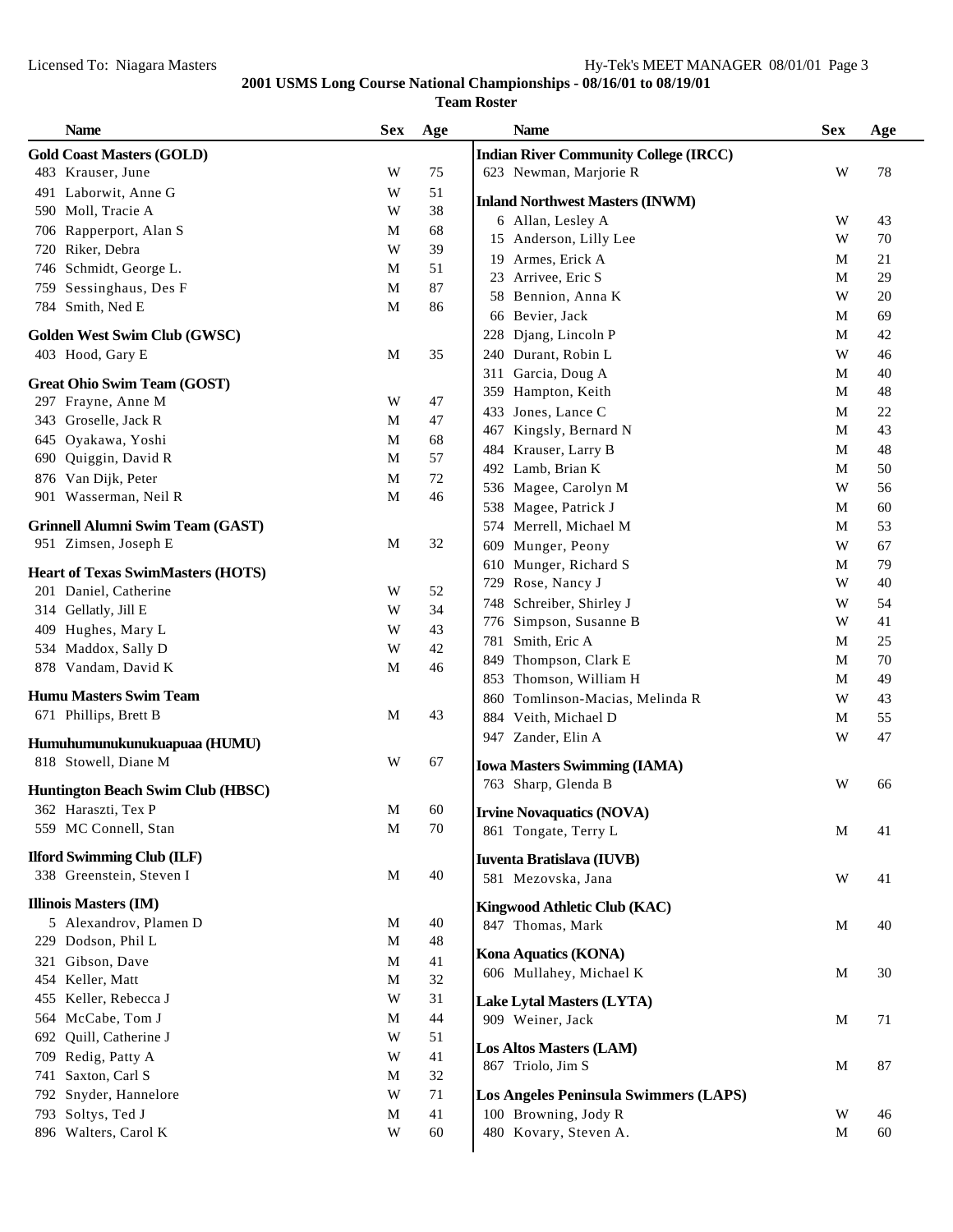| <b>Name</b>                                                  | <b>Sex</b>  | Age      | <b>Name</b>                                                    | <b>Sex</b>   | Age |
|--------------------------------------------------------------|-------------|----------|----------------------------------------------------------------|--------------|-----|
| <b>Los Angeles Peninsula Swimmers (LAPS)</b>                 |             |          | 29 Badger, Alison G                                            | W            | 35  |
| 877 Van Nort, Steven J                                       | M           | 50       | 57 Benner, Devin                                               | M            | 35  |
|                                                              |             |          | 150 Cervantes, Bonnie J                                        | W            | 33  |
| Los Gatos Swim and Racquet Clu (LGSR)<br>111 Burnett, Elly V |             |          | 208 Day, Lawrence J                                            | M            | 50  |
| 378 Heer, Jackie A                                           | W<br>W      | 65<br>35 | 238 Dummer, Gail M                                             | W            | 51  |
|                                                              |             |          | 351 Guthrie, Sally K                                           | W            | 51  |
| 905 Weaver, Suzy M                                           | W           | 39       | 361 Hansen, Steve                                              | M            | 50  |
| <b>Maine Masters Swim Club (MESC)</b>                        |             |          | 851 Thompson, Frank L                                          | $\mathbf{M}$ | 50  |
| 734 Rupert, Bill B                                           | M           | 58       |                                                                |              |     |
| <b>Manatee Aquatic (MAM)</b>                                 |             |          | <b>Mid Cities Masters (MCM)</b>                                |              |     |
| 165 Clemmons, Jim                                            | M           | 51       | 109 Bunnell, Brent E                                           | M            | 38  |
| 282 Finney, Peter C                                          | M           | 34       | 142 Carter, Robert T                                           | M            | 38  |
| 285 Flamik, George G                                         | M           | 32       | <b>Minnesota Masters Swim Club (MINN)</b>                      |              |     |
|                                                              |             |          | 197 Cutter, Elizabeth V                                        | W            | 49  |
| 732 Ruff, Gary D                                             | M           | 48       | 220 Devitt, Michele M                                          | W            | 44  |
| 772 Sihner, Craig                                            | $\mathbf M$ | 42       | 259 Emison, Thomas W                                           | M            | 43  |
| <b>Maritime Pacific (MARP)</b>                               |             |          | 426 Johnson, C Edward                                          | M            | 83  |
| 67 Beynon, Heather R                                         | W           | 25       | 625 Nielsen, Charles D                                         | M            | 56  |
| 425 John, Hayley                                             | W           | 24       |                                                                |              |     |
| 562 Mc Manus, John J                                         | M           | $47\,$   | <b>Mission Viejo Masters (MVN)</b>                             |              |     |
| 950 Zezza, Tony                                              | M           | 41       | 715 Reilly, Margaret J                                         | W            | 32  |
|                                                              |             |          | <b>Missouri Valley (MOVY)</b>                                  |              |     |
| <b>Markham Masters Swim Club (MARK)</b>                      |             |          | 75 Blair, David C                                              | M            | 35  |
| 34 Bailey, Shannon                                           | W           | 29       | 83 Bohl, Nan H                                                 | W            | 72  |
| <b>Maryland Masters (MARY)</b>                               |             |          | 91 Braden, Bobbie                                              | W            | 59  |
| 173 Coleman, Jill                                            | W           | 71       | 156 Christian, Betty                                           | W            | 80  |
| 735 Ruseski, Jane E                                          | W           | 38       | 283 Fisher, Daniel H                                           | M            | 50  |
|                                                              |             |          | 284 Fisher Jr., Albert B                                       | M            | 85  |
| <b>Masters Of Brazos (MOB)</b>                               |             |          | 323 Gillespie, Maureen E                                       | W            | 40  |
| 161 Clark, Henry L                                           | M           | 36       | 364 Harden, Shari M                                            | W            | 34  |
| <b>Masters Swimming British Colum (MSBC)</b>                 |             |          | 556 Mc Candless, Peter H                                       | M            | 45  |
| 214 DeLeeuw, Elsa C                                          | W           | 77       | 580 Meyer, Brenda L.                                           | W            | 47  |
| 216 Dendy, Richard T                                         | M           | 41       | 737 Salkind, Neil J                                            | М            | 54  |
| 325 Gladwell, Gail A                                         | W           | 70       | 752 Schuerman, Heather A                                       | W            | 25  |
| 523 Lopez, Georgina Y                                        | W           | 57       | 918 Werdin-Kennicott, Lori E                                   | W            | 31  |
| 546 Margharitis, Greg                                        | $\mathbf M$ | 35       |                                                                |              |     |
| 685 Pronk, Bonnie L                                          | W           | 59       | <b>Montana Masters (MM)</b>                                    |              |     |
| 880 Varty, Eulah M                                           | W           | 67       | 422 Jelinek, Don P                                             | M            | 68  |
|                                                              |             |          | 520 Livoni, Donn                                               | M            | 55  |
| <b>Menlo Park Masters (MELO)</b>                             |             |          | 635 O'Brien, Molly M                                           | W            | 56  |
| 856 Tidmarsh, George F                                       | M           | 41       | 639 Olson, Mary                                                | W            | 52  |
| <b>Metro Masters Swim Club (METR)</b>                        |             |          | 813 Stewart, Geri R                                            | W            | 56  |
| 18 Arluck, David L                                           | M           | 30       | 870 Tuholske, Jack R                                           | M            | 47  |
| 86 Boosin, Michael J                                         | M           | 35       |                                                                |              |     |
| 210 Dec, Patricia A                                          | W           | 45       | <b>Montgomery Ancient Mariners (ANCM)</b><br>47 Bates, Penny S | W            | 40  |
| 313 Gaschke, Lida A                                          | W           | 69       | Block, Andrea J.<br>79                                         | W            | 40  |
| Guido, Dick<br>347                                           | M           | 84       | 191 Crist, Jason A                                             | M            |     |
| 528 Lynch, Walter A                                          | M           | 80       |                                                                |              | 39  |
| 591 Monahan, Richard S                                       | M           | 60       | 222 Diamond, Louis H                                           | M            | 62  |
| 604 Mosard, Robert                                           | M           | $80\,$   | 274 Feinstein, John                                            | M            | 46  |
| 693 Quinn, Adeline A                                         | W           | 66       | 339 Greer, Marshall R                                          | M            | 65  |
|                                                              |             |          | 667 Pettijohn, Margot K                                        | W            | 55  |
| <b>Michigan Masters (MICH)</b>                               |             |          | Multnomah Athletic Club (MACO)                                 |              |     |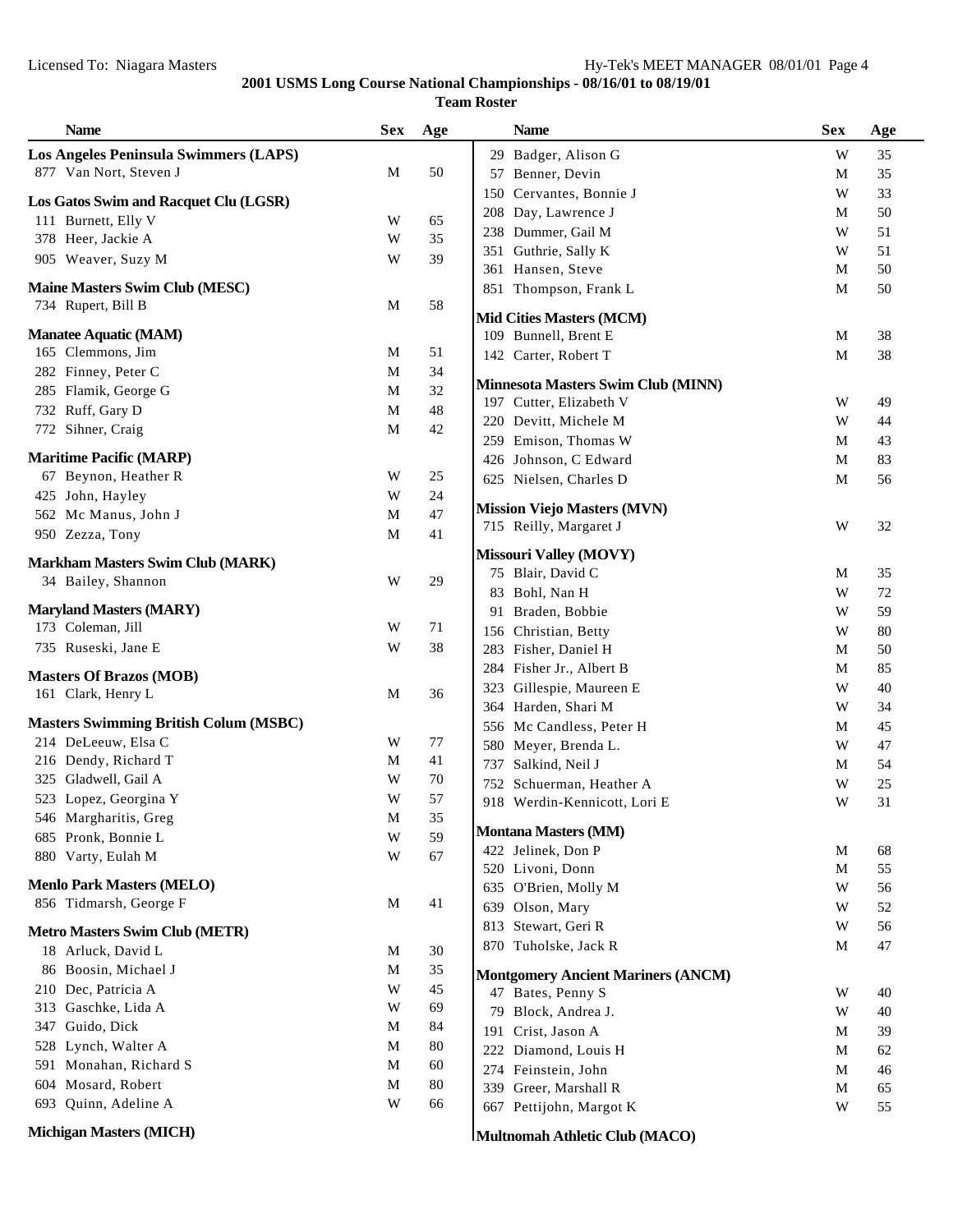|      | <b>Name</b>                          | <b>Sex</b>  | Age    |            | <b>Name</b>                              | <b>Sex</b>  | Age |
|------|--------------------------------------|-------------|--------|------------|------------------------------------------|-------------|-----|
|      | Multnomah Athletic Club (MACO)       |             |        |            | 80 Bober, Richard S                      | M           | 50  |
|      | 27 Austen, Betsy M                   | W           | 74     | 137        | Carrow, Hill                             | M           | 46  |
|      | 28 Austen, Clark D                   | M           | 74     | 162        | Clark, Jerry                             | M           | 64  |
|      | 32 Bahler, Joyce E                   | W           | 71     |            | 268 Facchine, Kevin L                    | M           | 46  |
|      | 232 Dowd, Mike B                     | M           | 43     | 479        | Kortheuer, John D                        | M           | 70  |
|      | 269 Falk, Thomas P                   | M           | 66     | 488        | Kucharski, Michael R                     | M           | 34  |
|      | 276 Ferguson, Ellen                  | W           | 39     |            | 508 Lehman, Fritz E                      | M           | 43  |
| 368  | Haslach, Timothy F                   | М           | 40     |            | 531 Macartney, Norman S                  | $\mathbf M$ | 63  |
| 387  | Hendryx, Teri L                      | W           | 48     | 589        | Mitchell, Jeannie R                      | W           | 55  |
| 398  | Hoagland, Sarah S                    | W           | 39     |            | 622 Newell, Sally N                      | W           | 64  |
| 535  | Maestre, Robert A                    | M           | 51     | 817        | Stott, Kim                               | W           | 42  |
| 637  | Obletz, Becky C                      | W           | 42     |            | 906 Webber, Dick N                       | M           | 72  |
| 644  | Otto, Douglas E.                     | M           | 42     |            |                                          |             |     |
| 648  | Parisi, Frank M                      | $\mathbf M$ | 53     |            | O*H*I*O Masters Swim Club (O*H*)         |             |     |
| 649  | Parisi, Robin B                      | W           | $47\,$ |            | 155 Chilton, Samuel                      | $\mathbf M$ | 67  |
| 673  | Pierson, Ginger L                    | W           | 55     |            | 478 Korner, Dale                         | $\mathbf M$ | 49  |
| 754  | Schumann, Susanne                    | W           | 64     |            | 486 Kron, Lilly                          | W           | 70  |
|      | 816 Stoinoff, Lavelle M              | W           | 68     |            | Ojai-Santa Barbara (OSB)                 |             |     |
|      | 839 Taylor, Sean                     | M           | 38     |            | 270 Farrell, Ed L                        | M           | 69  |
|      | 889 Von Tagen, Karl E                | M           | 58     |            | 271 Farrell, Jeff                        | M           | 64  |
| 910  | Weisensee, Lloyd                     | $\mathbf M$ | 68     |            | 672 Piemme, Frank M                      | $\mathbf M$ | 76  |
| 935  | Wong, Jack C                         | $\mathbf M$ | 63     |            | 810 Stern, John L                        | $\mathbf M$ | 77  |
| 949. | Zehr, Wilson F                       | $\mathbf M$ | 40     |            |                                          |             |     |
|      | 954 Zolna, Bill M                    | M           | 32     |            | <b>Oklahoma Masters Swim Club (OKMS)</b> |             |     |
|      |                                      |             |        |            | 452 Keffer-Sharpe, Kathy L               | W           | 42  |
|      | Napoleon Aquatic Club Masters (NACM) |             |        |            | <b>Oregon Masters (OREG)</b>             |             |     |
|      | 97 Brown, Denise H                   | W           | 42     |            | 8 Allender, Pat                          | M           | 43  |
|      | <b>New England Masters (NEM)</b>     |             |        |            | 12 Anderson, Ellen M                     | W           | 38  |
|      | 72 Black, Karla N                    | W           | 46     |            | 16 Andrus-Hughes, Karen -                | W           | 44  |
|      | 94 Bright, David C                   | M           | 48     |            | 24 Asleson, Elke                         | W           | 49  |
|      | 114 Burrill, Billie Ann              | W           | 80     |            | 36 Baker, Dennis G                       | M           | 40  |
| 211  | Del Grosso, Patti                    | W           | 36     | 61         | Bernardi, Norma M                        | W           | 82  |
|      | 250 Edwards, James K                 | M           | 79     |            | 101 Bruce, Robert A                      | M           | 53  |
|      | 352 Haartz, F H Ted                  | $\mathbf M$ | 73     | 118        | Butcher, Bryan L                         | $\mathbf M$ | 31  |
|      | 356 Hallett, Constance               | W           | 42     |            | 119 Butcher, Jennifer S                  | W           | 29  |
|      | 475 Kolb, Karl A                     | $\mathbf M$ | 40     |            | 124 Call, Kathy D                        | W           | 50  |
|      | 554 Mc Bride, Nathan P               | M           | 28     |            | 159 Clancey, Karin A                     | W           | 47  |
|      | 572 Meltz, Steve Y.                  | M           | 48     | 167        | Cobb, Ronald E.                          | M           | 45  |
| 765  | Shaw, Greg J                         | $\mathbf M$ | 50     |            | Collson, Anne-Marie                      | W           | 34  |
| 787  | Smith, Petey H                       | W           | $77\,$ | 177<br>185 | Crabbe, Colette M                        | W           | 45  |
|      | 886 Volckening, Bill                 | M           | 35     |            | 186 Craig, Matthew A                     | M           | 33  |
|      |                                      |             |        | 189        | Criscione, Anicia                        | W           | 28  |
|      | <b>New Mexico Masters (NMMS)</b>     |             |        |            | 192 Cronin, Jed P                        | M           | 53  |
|      | 513 Lenk-Zigler, Maria               | W           | 86     |            |                                          |             |     |
|      | Niagara District Masters (NIAG)      |             |        | 205        | Darnell, Stephen                         | M           | 47  |
|      |                                      |             |        |            | 255 Eliott, Floyd H                      | M           | 75  |
|      | 476 Koppenhaver, Ken D               | M           | 33     |            | 292 Forest, Charles M                    | M           | 34  |
|      | Norrkoping KK (NKK)                  |             |        |            | 293 Fox, Christina M                     | W           | 41  |
|      | 166 Cleverdal, Henrik                | M           | 29     |            | 304 Gaarder, Chris                       | M           | 36  |
|      | 640 Olsson, Malin LM                 | W           | $27\,$ | 316        | Gettling, Janet                          | W           | 53  |
|      |                                      |             |        | 326        | Glaeser, Sharon S                        | W           | 37  |
|      | <b>North Carolina Masters (NCMS)</b> |             |        | 333        | Gorsline, Lisa K                         | W           | 26  |
|      | 10 Amick, Beverly O                  | W           | 47     | 340        | Griffin, Steven                          | M           | 33  |
|      | 74 Blackwell, Ceil W                 | W           | 61     |            | 353 Hackley, Jeff T                      | M           | 33  |
|      |                                      |             |        |            |                                          |             |     |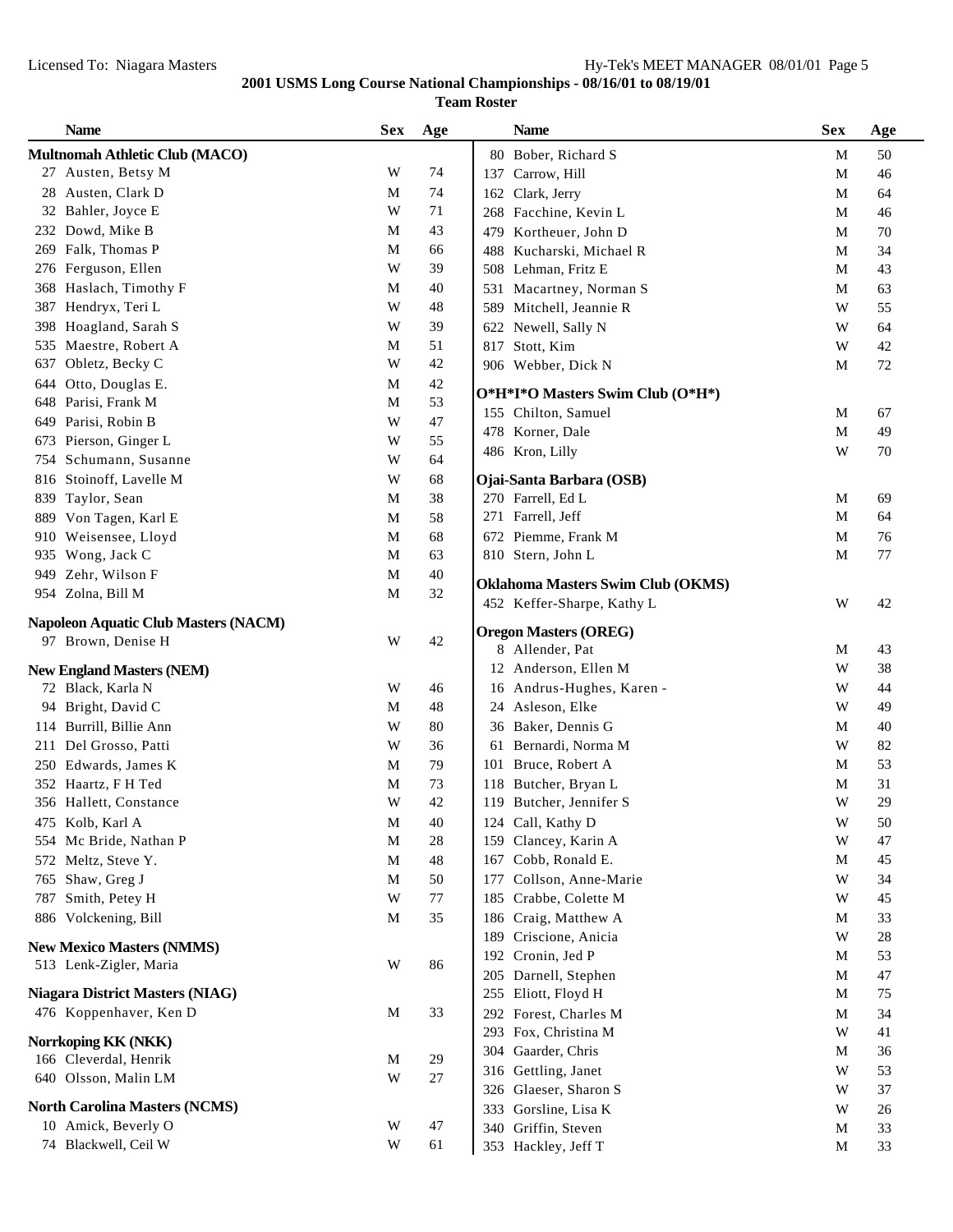|     | <b>Name</b>                  | <b>Sex</b>  | Age    | <b>Name</b>                                   | <b>Sex</b>  | Age      |
|-----|------------------------------|-------------|--------|-----------------------------------------------|-------------|----------|
|     | <b>Oregon Masters (OREG)</b> |             |        | 912 Welch, Arthur C                           | M           | 69       |
|     | 357 Halligan, Amy B          | W           | 35     | 915 Wells, Margaret A                         | W           | 75       |
| 365 | Harris, Barb                 | W           | 41     | 924 Williams, Debra P                         | W           | 41       |
| 374 | Healey, Sandra J             | W           | 34     | Worden, Laura A<br>937                        | W           | 44       |
| 375 | Hebert, Ada A                | W           | 85     | Worden, Mark F<br>938                         | M           | 50       |
| 377 | Hecksel, Toni S              | W           | 35     | 939 Wren, Mark B                              | $\mathbf M$ | 43       |
| 381 | Heim, Theresa A              | W           | 29     | 944 Young, Gilbert N                          | $\mathbf M$ | 79       |
| 384 | Helm, Charles E              | M           | 45     |                                               |             |          |
|     | 391 Hiatt, Chris L           | M           | 61     | <b>Pacific Northwest Aquatics (PNA)</b>       |             |          |
|     | 394 Himstreet, Julie E       | W           | 31     | 1 Abrams, Kathy A                             | W           | 45       |
|     | 395 Himstreet, Pam J.        | W           | 58     | 2 Addleman, David R.                          | $\mathbf M$ | 66       |
|     | 407 Hudson, John C           | M           | 35     | 9 Amiad, Chaya                                | W           | 63       |
| 419 | Jackson, Mary K              | W           | 45     | Anderson, Antonio M<br>11                     | $\mathbf M$ | 41       |
| 423 | Jenkins, Tam                 | W           | 53     | 13 Anderson, Geoffrey H                       | $\mathbf M$ | 41       |
| 430 | Johnson, Steve M             | M           | 53     | 14 Anderson, Jeffrey B                        | $\mathbf M$ | 51       |
| 436 | Juhala, Richard H            | $\mathbf M$ | 58     | Arnold, Mark A<br>20                          | $\mathbf M$ | 27       |
| 437 | Kahl, Pam A                  | W           | 38     | 31 Baer, David L                              | M           | 48       |
| 438 | Kalil, Adrian                | M           | 48     | Baldwin, Bryan G<br>41                        | M           | 37       |
| 453 | Keith, Al J                  | M           | 41     | Beek, Susan K<br>52                           | W           | 55       |
| 460 | Keudell, David J             | M           | 61     | 54 Bell, Alan                                 | M           | 51       |
| 461 | Kilbourn, Laurie J           | W           | 34     | 56 Bell, Lynn A                               | W           | 51       |
| 464 | King, Phillip J.             | M           | 35     | Berg, Tonya K<br>59                           | W           | 42       |
| 494 | Lambert, Roy D               | M           | 55     | 62 Bernhard, Anne E                           | W           | 36       |
| 497 | Landis, Tom                  | $\mathbf M$ | 59     | 63 Bernier, Coral A                           | W           | 46       |
| 490 | L'Esperance, Beverly         | W           | 69     | 76 Blais, Richard A                           | M           | 45       |
| 529 | Mac Aulay, Thomas            | M           | 52     | 105 Bryce, Karen G                            | W           | 68       |
| 577 | Metzger, Peter R             | $\mathbf M$ | 46     | 108 Bullock, Sarah A                          | W           | 36       |
| 582 | Milano, Andrea R             | W           | 34     | 115 Burrows, Tracy E                          | W           | 39       |
| 647 | Palmer, Jeffrey              | M           | 33     | 116 Burton, Don L                             | M           | 55       |
| 650 | Parmentier, Steve D          | M           | 36     | Bussart, Megan M<br>117                       | W           | 31       |
|     | 661 Petersen, Bert L         | M           | 63     | 122 Byers, Kathy C                            | W           | 41       |
|     | 681 Pospisil, Radek          | $\mathbf M$ | 32     | Cahill, Barby D<br>123                        | W           | 46       |
| 688 | Quan, Sara                   | W           | 29     | Cardwell, Alan D<br>130                       | M           | 49       |
| 689 | Quattro, Jackie L            | W           | 54     | Carlson, Lee A<br>131                         | M           | 61       |
|     | 696 Radcliff, David A        | M           | 67     | 132 Carlson, Maxine M                         | W           | 81       |
| 701 | Rand, Roger S                | M           | 31     | 134 Carlton, Brian                            | M           | 51       |
| 717 | Rhoads, Renee                | W           | 36     | 138 Carruthers, Kathryn E                     | W           | 53       |
| 718 | Rice, David S                | M           | 34     | 143 Casey, Kathrine J                         | W           | 53       |
| 731 | Rousseau, Sandi              | W           | 54     | 151 Chadwick, Marion K                        | W           | 80       |
| 739 | Sanders, Janet A             | W           | 43     | 171 Cole, Greg V                              | M           | 50       |
| 744 | Scheller, Christopher J      | M           | $26\,$ | 172 Colella, Rick P                           | M           | 50       |
| 789 | Smith, Robert S              | M           | 58     | 175 Collins, Greg                             | M           | 53       |
| 794 | Soracco, Dixon E             | M           | 33     | 176 Collopy, Eileen B                         | W           | 47       |
| 801 | Staley, Darlene J            | W           | 51     | 183 Courtney, Zena H                          | W           | 42       |
| 803 | Stark, Allen L               | M           | 52     | 184 Cox, Dana R                               | M           | 50       |
| 812 | Stewart, Doug D              | M           | 37     | Crandell, Kelly J<br>187                      | W           | 21       |
| 820 | Streeter, Susan M            | W           | 34     | 190 Crist, Bruce C                            | M           | 45       |
|     | 862 Toole, Christopher L     | M           | 50     | 193 Cross, John G<br>194 Crossett, L (Gene) E | M<br>M      | 30<br>88 |
|     | 863 Toole, Margaret A        | W           | 49     | 209 Dearborn, Susan W                         | W           |          |
|     | 895 Walter, Earl             | M           | $80\,$ | 212 Del Rio, Laura L                          | W           | 65<br>36 |
|     | 897 Wannamaker, Brian G      | M           | 38     |                                               | M           | 45       |
|     | 898 Ward, Joy                | W           | 59     | 215 Delony, Will C<br>224 Dillon, Jean M      | W           | 27       |
|     | 911 Welborn, Jody M          | W           | 46     |                                               |             |          |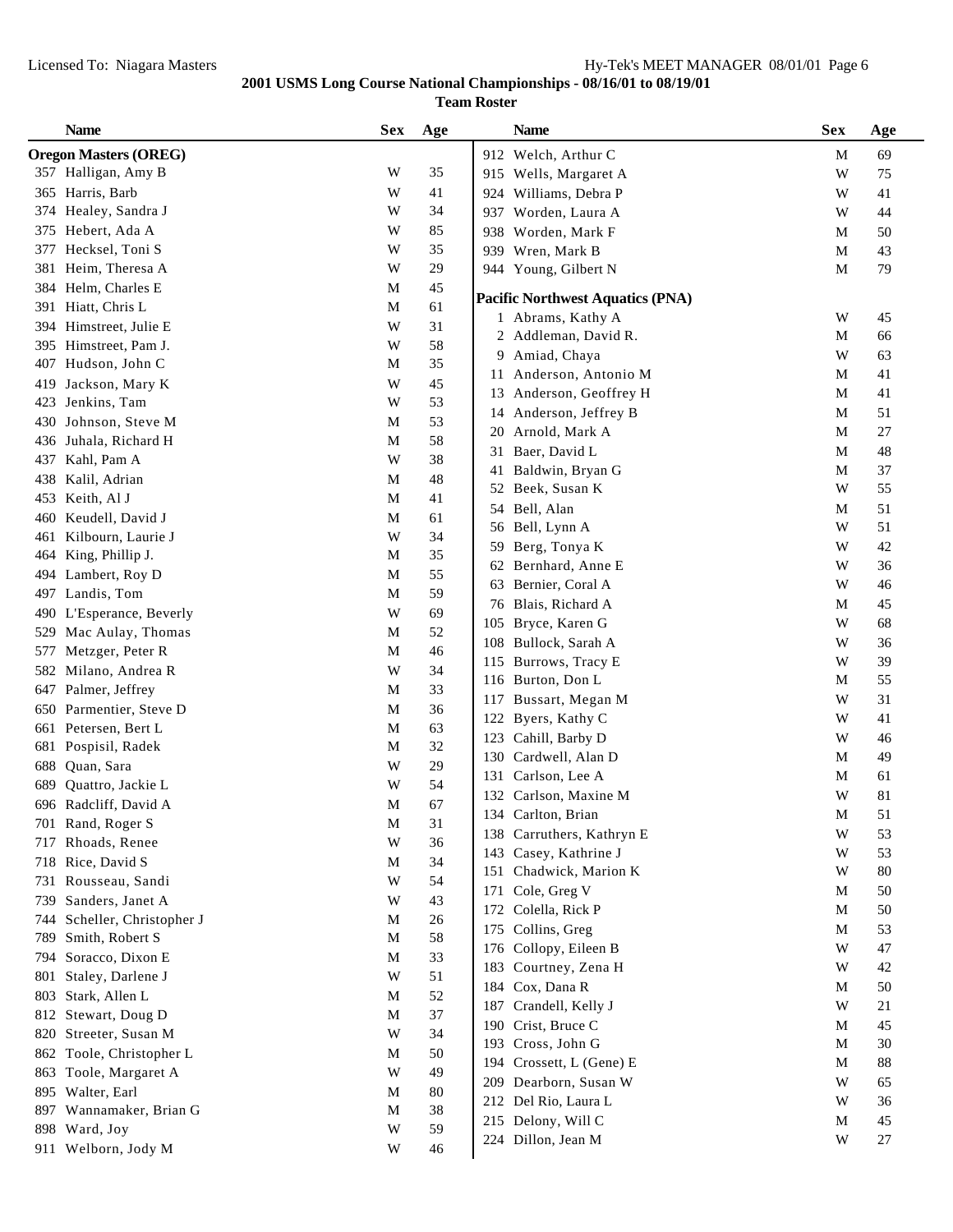|            | <b>Name</b>                      | <b>Sex</b>  | Age      |            | <b>Name</b>                                    | <b>Sex</b>              | Age    |
|------------|----------------------------------|-------------|----------|------------|------------------------------------------------|-------------------------|--------|
|            | Pacific Northwest Aquatics (PNA) |             |          |            | 548 Martin, Cindy C                            | W                       | 50     |
|            | 225 Dillon, Sally A              | W           | 55       |            | 550 Mathews, Carolyn W                         | W                       | 39     |
| 231        | Dorse, Robert O                  | M           | 70       | 553        | Mc Alpine, David D                             | M                       | 41     |
|            | 236 Drum, David S                | M           | 66       | 555        | Mc Caig, Carol A                               | W                       | 39     |
| 237        | Drum, Francesca                  | W           | 60       | 557        | Mc Cleery, James T                             | M                       | 55     |
| 239        | Dunnington, Edward W             | M           | 32       | 561        | Mc Kinlay, Michael                             | M                       | 58     |
| 242        | Dybdahl, Dempsey                 | W           | 52       |            | 565 McColly, Michael                           | M                       | 56     |
| 243        | Dybdahl, Eric T                  | M           | 41       |            | 567 McCullough, Leslie A                       | W                       | 32     |
| 248        | Eaton, Michael W                 | M           | 33       |            | 568 McKenney, Nicole K                         | W                       | 25     |
| 249        | Eckenroad, Alison L              | W           | 24       |            | 569 McNeel, Sandy                              | W                       | 49     |
| 252        | Einset, Kari I                   | W           | 42       |            | 576 Mettler, John R                            | $\mathbf M$             | 47     |
|            | 256 Elliott, Susan L             | W           | 51       |            | 578 Metzler, Gregg L                           | M                       | 43     |
| 262        | Ensign, Jeanne                   | W           | 55       |            | 579 Metzler, Kathy L                           | W                       | 41     |
| 263        | Esko, Kevin L                    | M           | 35       |            | 593 Moore, Jane A                              | W                       | 51     |
| 264        | Espinosa, Leo E                  | M           | 41       |            | 594 Moore, JO                                  | W                       | 46     |
| 288        | Flynn, Jim K                     | M           | 48       |            | 595 Moore, Kathy R                             | W                       | 34     |
| 289        | Flynn, Muriel C                  | W           | 78       | 602        | Morris, Kathleen S                             | W                       | 33     |
| 290        | Foley, Thomas K                  | M           | 67       |            | 605 Moseley, Philip H                          | M                       | 48     |
| 299        | Freeborn, Stephen L              | $\mathbf M$ | 46       |            | 607 Mullen, Derek D                            | M                       | 27     |
| 309        | Gallaher, Jerry                  | M           | 73       |            | 616 Myrick, Kymmberly M                        | W                       | 38     |
| 318        | Gibbs, Jennifer J                | W           | 29       |            | 627 Nordberg, Carrie L                         | W                       | $25\,$ |
| 320        | Gibbs, Patrick D                 | M           | 36       |            | 646 Palmer, Brad M                             | $\mathbf{M}$            | 41     |
| 327        | Glassman, Debbie A               | W           | 48       |            | 652 Paz, Gisela                                | W                       | 36     |
| 328        | Goessman, John B                 | M           | 36       |            | 656 Penn, William J                            | M                       | 50     |
| 332        | Gonzalez, George L               | M           | 31       |            | 659 Peters, Timothy E                          | M                       | 39     |
| 336        | Green, Jennifer K                | W           | $27\,$   |            | 660 Peters-Johnson, Anne T                     | W                       | 36     |
| 341        | Grimm, Monique L                 | W           | 31       |            | 663 Peterson, Jennifer R                       | W                       | 25     |
| 350        | Gundred, Barb L                  | W           | 50       |            |                                                | $\mathbf M$             | 50     |
| 358        | Hallmon, Lisa J                  | W           | 41       |            | 664 Peterson, Rick J<br>665 Peterson, Steven B | $\mathbf M$             | 55     |
| 367        | Harrison, Gregory J              | $\mathbf M$ | 49       |            |                                                | W                       | 25     |
| 379        | Hegeberg, Linda K                | W           | 31       | 669<br>670 | Philipps, Colleen M                            | W                       | 25     |
| 388        | Herron, Jon C                    | M           | 39       | 676        | Philipps, Maureen R<br>Plunkett, Jerry W       | $\mathbf M$             | 55     |
| 390        | Heusted, Karin                   | W           | 33       |            | Poehlman, Yuriko S                             | $\ensuremath{\text{W}}$ | 32     |
| 393        | Hilderbrand, Cory L              | $\mathbf M$ | 25       | 677<br>679 |                                                | $\mathbf M$             | 43     |
|            | 399 Hoffman, Wendy E             | W           | 39       |            | Portelance, Doug A                             |                         |        |
| 410        | Husband, Troy H                  | $\mathbf M$ | $32\,$   |            | 683 Preissler, Stella M                        | W                       | 52     |
| 413        | Ikeda, Paul J                    | M           | 42       |            | 684 Prigger, John K<br>698 Ragsdale, Ken A     | M<br>$\mathbf M$        | 38     |
| 428        | Johnson, M. Leigh                | W           | 52       |            |                                                |                         | 39     |
| 435        | Jowett, Thomas A                 | M           | 43       |            | 708 Redfield, Douglas H<br>710 Reeder, Bill D  | $\mathbf M$             | 38     |
|            | Kavadas, Janet D                 |             |          |            |                                                | M                       | 49     |
| 444<br>458 | Kelly, Scott D                   | W<br>M      | 70<br>32 |            | 711 Reese, Gene                                | $\mathbf M$             | 52     |
|            | Kennedy, Diane A                 | W           | 33       |            | 712 Rehfeldt, Don L                            | $\mathbf M$             | 67     |
| 459        |                                  |             | 35       |            | 714 Reid, Walter E                             | $\mathbf M$             | 61     |
| 465        | King, Robert E                   | M<br>W      |          | 721        | Roberts, Ryan D                                | M                       | 28     |
| 469        | Kinsella, Maggie                 |             | 44       |            | 722 Roberts, Taunya M                          | W                       | 28     |
| 471        | Kirkland, Henry O                | M           | 44       | 727        | Rookstool, Laura M                             | W                       | 40     |
| 472        | Kirkland, Joanne E               | W           | 43       | 733        | Ruiter, Steven E                               | $\mathbf M$             | 36     |
| 503        | Leahy, Karen R                   | W           | 33       |            | 742 Schaeffer, Michael                         | $\mathbf M$             | 45     |
| 505        | Lebsack, Mel                     | W           | 53       |            | 751 Schubach, William H                        | $\mathbf M$             | 57     |
| 506        | Leet, John W                     | M           | 56       | 755        | Schutte, Tom F.                                | $\mathbf M$             | 32     |
| 517        | Lind, Matthew A                  | M           | 37       | 777        | Skroch, John T                                 | $\mathbf M$             | 29     |
|            | 519 Litt, Arni H                 | W           | 55       |            | 798 Speer, Jasen G                             | $\mathbf M$             | $20\,$ |
|            | 533 MACKIE, Cory                 | W           | $38\,$   |            | 804 Stauffer, Matthew B                        | $\mathbf M$             | 37     |
|            | 541 Mallery, Craig S             | M           | 39       |            |                                                |                         |        |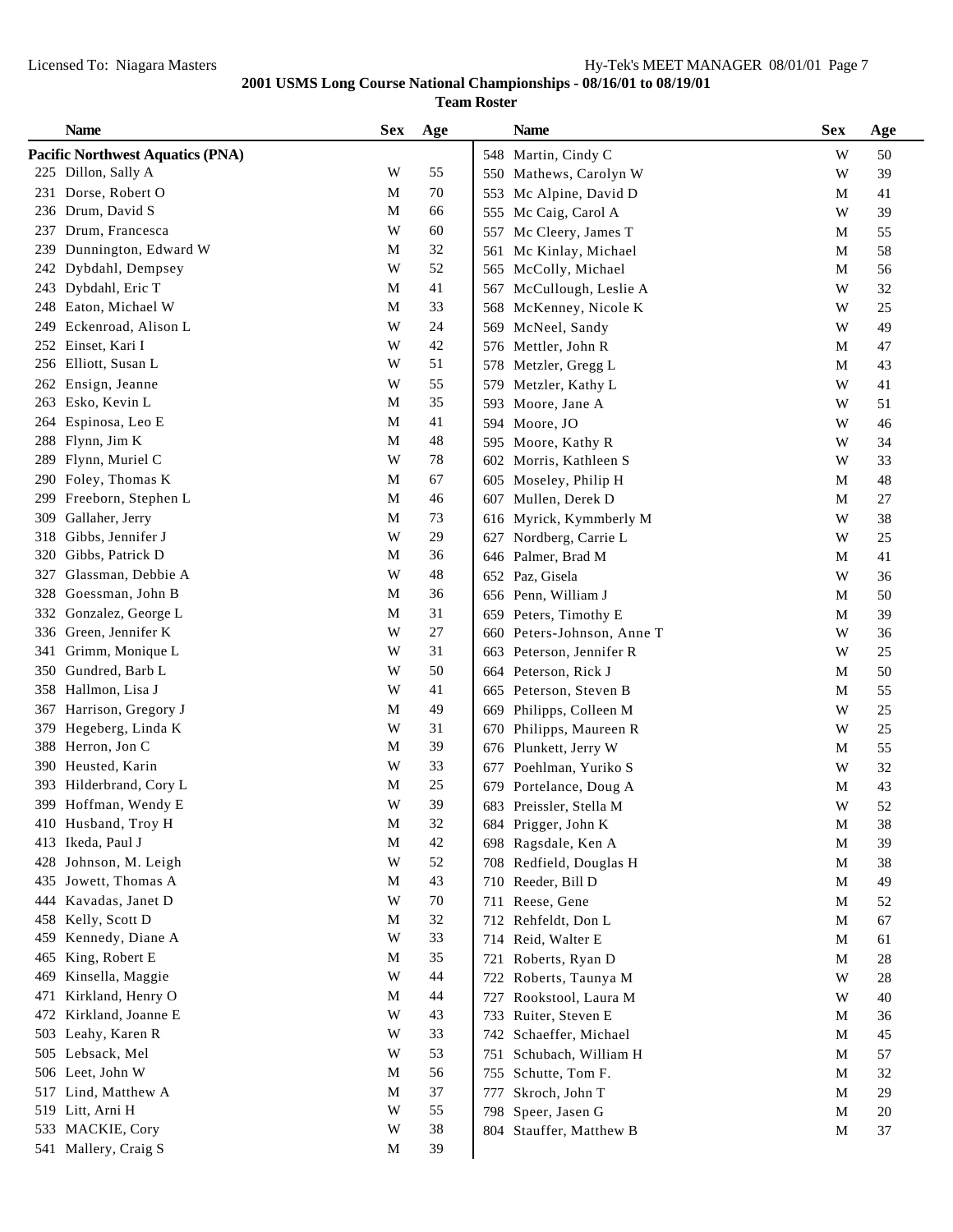**Team Roster**

|     | <b>Name</b>                             | <b>Sex</b> | Age    | <b>Name</b>                               | <b>Sex</b>  | Age |
|-----|-----------------------------------------|------------|--------|-------------------------------------------|-------------|-----|
|     | <b>Pacific Northwest Aquatics (PNA)</b> |            |        | <b>Plano Wetcats (PCAT)</b>               |             |     |
|     | 808 Stephens, James C                   | М          | 46     | 195 Crowley, William H                    | М           | 62  |
| 809 | Stern, David L                          | M          | 51     | 226 Dillon, Thomas J                      | M           | 60  |
| 824 | Sullivan, Linda E                       | W          | 45     | 319 Gibbs, Jim                            | M           | 60  |
| 825 | Sussex, Steve A                         | М          | 46     | 779 Smiley, Sunny C                       | W           | 31  |
|     | 826 Sutherland, Kate C                  | W          | 53     | 872 Underbrink, John M                    | M           | 43  |
|     | 830 Sylvester, John E                   | М          | 44     |                                           |             |     |
|     | 831 Szot, Keith M                       | М          | 36     | Regina Musky's Masters Swim Cl (RMMSC)    | W           | 54  |
|     | 836 Tallacksen, Aurora K                | W          | 25     | 615 Mymryk, Penny M                       |             |     |
|     | 838 Tauscher, Harold T                  | М          | 64     | Rinconada (RINC)                          |             |     |
|     | 840 Taylor, Thomas T                    | M          | 70     | 93 Bricker, John                          | М           | 81  |
|     | 841 Taylor, Waller                      | M          | 49     | 474 Kogan, Elena A                        | W           | 34  |
|     | 843 Terhaar, Annamarie                  | W          | 40     | 516 Levinson, David A                     | М           | 51  |
|     | 844 Terhaar, Paula A                    | W          | 49     | 682 Prael, Christopher E                  | M           | 60  |
|     | 845 Terhaar, Phoebe P                   | W          | 44     | 766 Shaw, James F                         | M           | 60  |
|     | 846 Teutsch, Erik P                     | M          | 36     | 834 Tait, Ellen                           | W           | 91  |
|     | 852 Thompson, Ian L                     | M          | 52     |                                           |             |     |
|     | 855 Thrasher, C.J.                      | M          | 38     | <b>Rocklin Aquatics (RAMS)</b>            | W           |     |
|     | 864 Tousley, Amy L                      | W          | 40     | 726 Rockholm, Ellen J                     |             | 53  |
|     | 874 Vallandigham, Jeanette (Jett        | W          | 55     | <b>Rocky Mountain Masters</b>             |             |     |
|     | 879 Vanzandt, Kiko                      | W          | 46     | 17 Anziano, Marcia                        | W           | 56  |
|     | 890 Wagner, Blake J                     | M          | 35     | 43 Barber, Jeff G                         | M           | 40  |
|     | 893 Walker, Livia E                     | W          | 79     | 135 Carney, Kent                          | M           | 54  |
|     | 900 Warner, Frank                       | М          | 52     | 164 Clegern, Wayne M                      | M           | 72  |
|     | 902 Watanabe, Dale S                    | M          | 40     | 408 Hughes, John S                        | M           | 48  |
|     | 904 Way, Suzanne E                      | W          | 37     | 463 King, Bill                            | M           | 68  |
|     | 907 Webber, Paul M                      | M          | 43     | 504 Lebsack, Linda M                      | W           | 55  |
| 913 | Welch, Sarah                            | W          | 54     | 540 Maleike, Corinna M                    | W           | 41  |
|     | 914 Welch, Tim P                        | М          | 32     | 549 Martin, Troy L                        | M           | 33  |
|     | 921 White, Mary Ann                     | W          | 42     | 633 O'Brien, Dennis A                     | M           | 66  |
|     | 925 Williams, Judy K                    | W          | 53     | 651 Patten, Bob W                         | M           | 67  |
|     | 930 Winnie, Margaret I                  | W          | 68     | 857 Tobin, John C                         | M           | 58  |
|     | 941 Wright, Larry E                     | М          | 52     | 908 Weber, Bruno H                        | М           | 74  |
|     | 945 Young, Hal H                        | M          | $80\,$ |                                           |             |     |
|     | 946 Young, Michael S                    | M          | 39     | <b>Rohnert Park Masters (RPMS)</b>        |             |     |
|     |                                         |            |        | 728 Roper, Gail P                         | W           | 72  |
|     | <b>Parris Island Mwr Masters (PIMM)</b> |            |        | <b>Rolling Hills Mud Sharks (RHMS)</b>    |             |     |
|     | 621 Neubig, Philip H                    | M          | 72     | 206 Davis, Don M                          | M           | 57  |
|     | <b>Pennypack Aquatic/Fitness (PAFC)</b> |            |        | <b>S W I M Florida Masters Inc (SWIM)</b> |             |     |
|     | 92 Brandon, Ashley S                    | M          | 24     | 73 Black, Larry R                         | M           | 43  |
|     | 110 Burke, Barbara B                    | W          | 40     | 865 Trevison, Ellie                       | W           | 58  |
|     | 148 Cecatiello, Terri                   | W          | 42     | 866 Trevison, Rick                        | M           | 59  |
|     | 275 Ferguson, Douglas J                 | M          | 25     |                                           |             |     |
|     | 418 Jackson, Dick                       | M          | 61     | San Diego Swim Masters (SDSM)             |             |     |
|     | 495 Lamlin, Betty                       | W          | 64     | 37 Baker, Donald J                        | М           | 70  |
|     | 600 Morozin, Joseph H                   | М          | 41     | 38 Baker, Gini                            | W           | 51  |
|     | 828 Sweeney, Paul B                     | M          | 50     | 64 Berrueta, Gabriela                     | W           | 34  |
|     | 923 Williams, Bruce J                   | M          | 67     | 68 Beza, Ion A                            | M           | 43  |
|     | 929 Winkis, Anie                        | W          | 23     | 89 Boxmeyer, John A                       | M           | 32  |
|     |                                         |            |        | 121 Buys, Jeni E                          | W           | 32  |
|     | <b>Phoenix Masters (PHOE)</b>           |            |        | 200 Dallam, Ann Shenck S                  | W           | 71  |
|     | 782 Smith, Ian S                        | M          | 60     | 234 Draves, Duane L                       | M           | 75  |
|     |                                         |            |        | 246 Earley, Bill                          | $\mathbf M$ | 65  |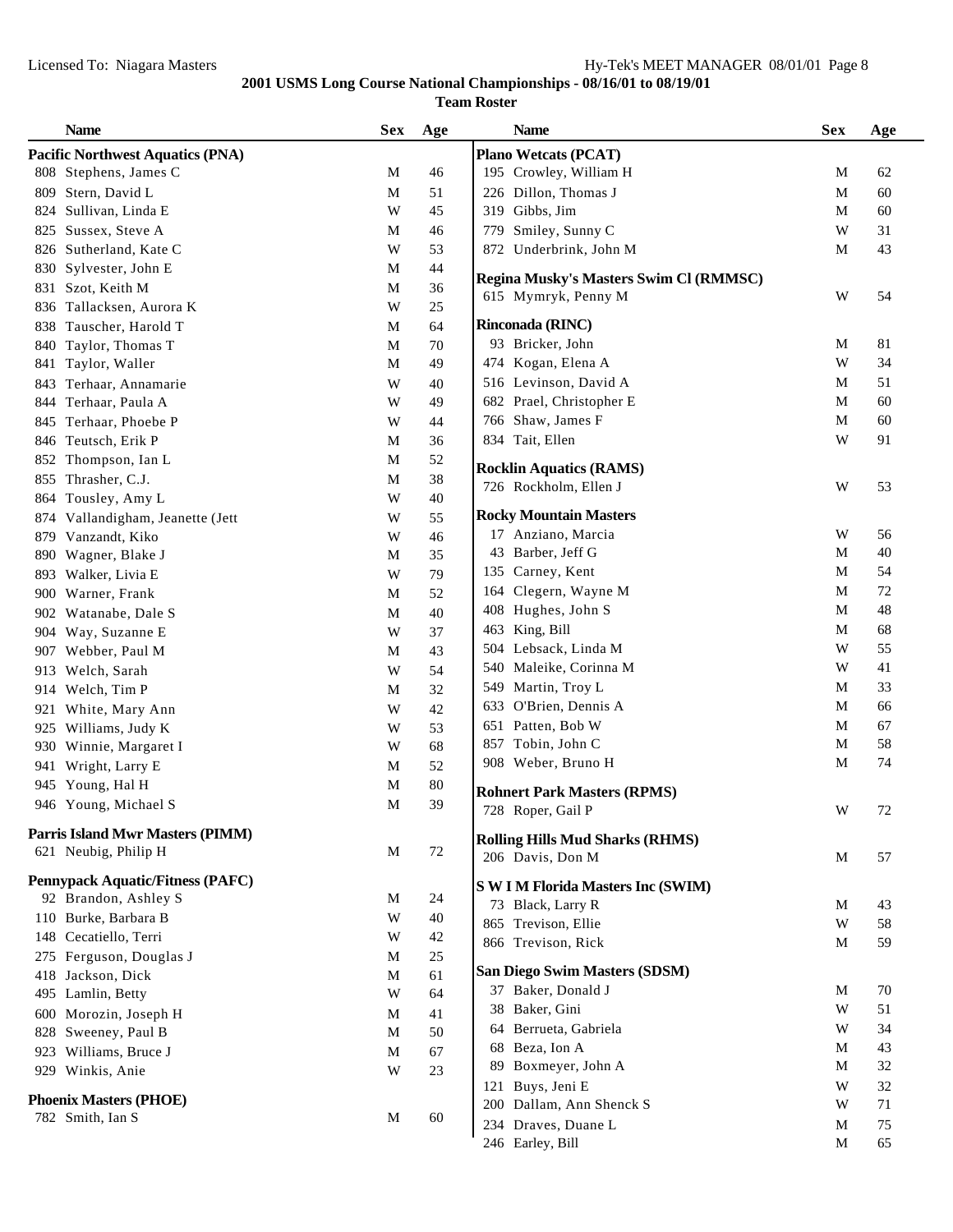| <b>Name</b>                                  | <b>Sex</b>  | Age | <b>Name</b>                                 | <b>Sex</b> | Age      |
|----------------------------------------------|-------------|-----|---------------------------------------------|------------|----------|
| San Diego Swim Masters (SDSM)                |             |     | 887 Von Hartitzsch, Stefin P                | M          | 28       |
| 265 Evans, Ricky L                           | М           | 60  |                                             |            |          |
| 300 Freshley, Mike                           | M           | 60  | <b>Southern Cal Aquatics Masters (SCAQ)</b> |            |          |
| 396 Hirakawa, Diane M                        | W           | 52  | 141 Carter, Paul V                          | M          | 44       |
| 406 Hubbard, Donald J                        | М           | 74  | 859 Tom, Annie                              | W          | 25       |
| 462 Kimball, Ken                             | M           | 71  | <b>Southwest Aquatic Masters (SWM)</b>      |            |          |
| 482 Krattli, Caroline M                      | W           | 39  | 643 Orman, Karen L                          | W          | 44       |
| 527 Lund, Lynne H                            | W           | 61  |                                             |            |          |
| 547 Marr, Jackie M                           | W           | 58  | <b>Space Coast Masters (SPCO)</b>           |            |          |
| 760 Seubert, Trish                           | W           | 33  | 78 Bliss, Thomas G<br>149 Cederlund, Bunny  | M<br>W     | 47<br>80 |
| 875 Van Baalen, Vinus W                      | M           | 59  |                                             |            |          |
| 933 Wolle, Jordan B                          | M           | 73  | <b>Spencer Swim Team (SPEN)</b>             |            |          |
| 934 Wolle, Marian                            | W           | 73  | 227 Dixon, Irving E                         | M          | 67       |
| 942 Wussler, Mark D                          | M           | 46  | Spondon (SPO)                               |            |          |
|                                              |             |     | 575 Merritt, Jennifer                       | W          | 50       |
| <b>San Marcos Masters (SMM)</b>              |             |     |                                             |            |          |
| 281 Fincham, Elaine S                        | W           | 46  | <b>Sqmasters (SQM)</b>                      |            |          |
| San Mateo Masters Marlins (SMMM)             |             |     | 160 Clark, Gordon F                         | M          | 50       |
| 196 Cunningham, Robert F                     | М           | 74  | 636 O'Shaughnessy, Patrick S                | M          | 32       |
| 204 Darlington, Taite                        | M           | 45  | <b>St Louis Masters Swim Club (SLAM)</b>    |            |          |
| 308 Galine, Donald L                         | $\mathbf M$ | 56  | 198 Czmarko, Joseph J                       | M          | 59       |
| 770 Shoemaker, Ross E                        | M           | 59  | 199 Czmarko, Karen D                        | W          | 23       |
| 822 Stupfel, Don L                           | M           | 73  | 307 Gale, Andrew J                          | M          | 35       |
| 823 Stupfel, Gloria M                        | W           | 75  | 404 Hopson, Bruce E                         | M          | 35       |
| 832 Taft, Raymond F                          | M           | 82  | 449 Keating, Raymond G                      | M          | 42       |
| 833 Taioli, Fred                             | M           | 80  | 515 Levin, Carol A                          | W          | 40       |
| Santa Cruz (CRUZ)                            |             |     | 544 Manion, Margaret J                      | W          | 33       |
| 50 Bean, John                                | M           | 41  | 662 Petersen, Stephanie O                   | W          | 39       |
| 235 Drulias, William J                       | M           | 50  | 769 Shirley, Matthew G                      | M          | 40       |
| 881 Vatsula, Kathryn                         | W           | 43  |                                             |            |          |
|                                              |             |     | <b>St Pete Masters Inc (SPM)</b>            |            |          |
| <b>Sawtooth Masters (SAWS)</b>               |             |     | 25 Atwood, Barbara A                        | W          | 68       |
| 163 Cleaver, Oliver -                        | M           | 38  | 26 Atwood, Robert D                         | M          | 81       |
| 266 Everett, Travis J                        | M           | 25  | 49 Beach, Bob E                             | M          | 71       |
| 790 Smith, William J                         | M           | 37  | 51 Beebe, Allison R                         | W          | 25       |
| <b>Shore Aquatics (SAM)</b>                  |             |     | 298 Frazier, Russell R                      | M          | 47       |
| 120 Butler, Bill J                           | M           | 45  | 310 Galloway, John A                        | M          | 36       |
| 618 Nalli, Lyle A                            | M           | 41  | 571 Melson, Robert G                        | M          | 41       |
|                                              |             |     | 797 Specht, William L                       | M          | 43       |
| <b>Sierra Marlins Swim Team Maste (SMST)</b> |             |     | 814 Stine, James R                          | M          | 51       |
| 295 Franklin, Terri T                        | W           | 55  | 868 Trompke, Rebecca D                      | W          | $22\,$   |
| 653 Pearce, E. Wayne                         | M           | 48  | <b>Stanford Masters (STAN)</b>              |            |          |
| Sierra Nevada Masters (SNM)                  |             |     | 44 Barnea, Daniela                          | W          | 57       |
| 99 Browne, Ivy V                             | W           | 86  | 180 Corliss, Linda L                        | W          | 42       |
| 389 Hertzberg, Ruth S                        | W           | 69  | 272 Fasbender, Barry A                      | M          | 64       |
| 501 Lawrie, Jim                              | М           | 55  | 371 Hayashi, Stephen                        | M          | 55       |
| 507 Lefebre, Karen J                         | W           | 33  | 473 Klimp, John M                           | M          | 56       |
| 583 Miller, Celeste                          | W           | 51  | 730 Rosenberg, William P                    | M          | 44       |
| 666 Petrilla, Eric A                         | M           | 31  |                                             |            |          |
| 736 Ryder, Mike J                            | M           | 47  | <b>Star Masters (STAR)</b>                  |            |          |
| 771 Shoenberger, Linda R                     | W           | 54  | 922 Wickham, Robert C                       | M          | 51       |
| 871 Tyler, A. Susan                          | W           | 53  | <b>Strawberry Canyon Aqm (SCAM)</b>         |            |          |
|                                              |             |     |                                             |            |          |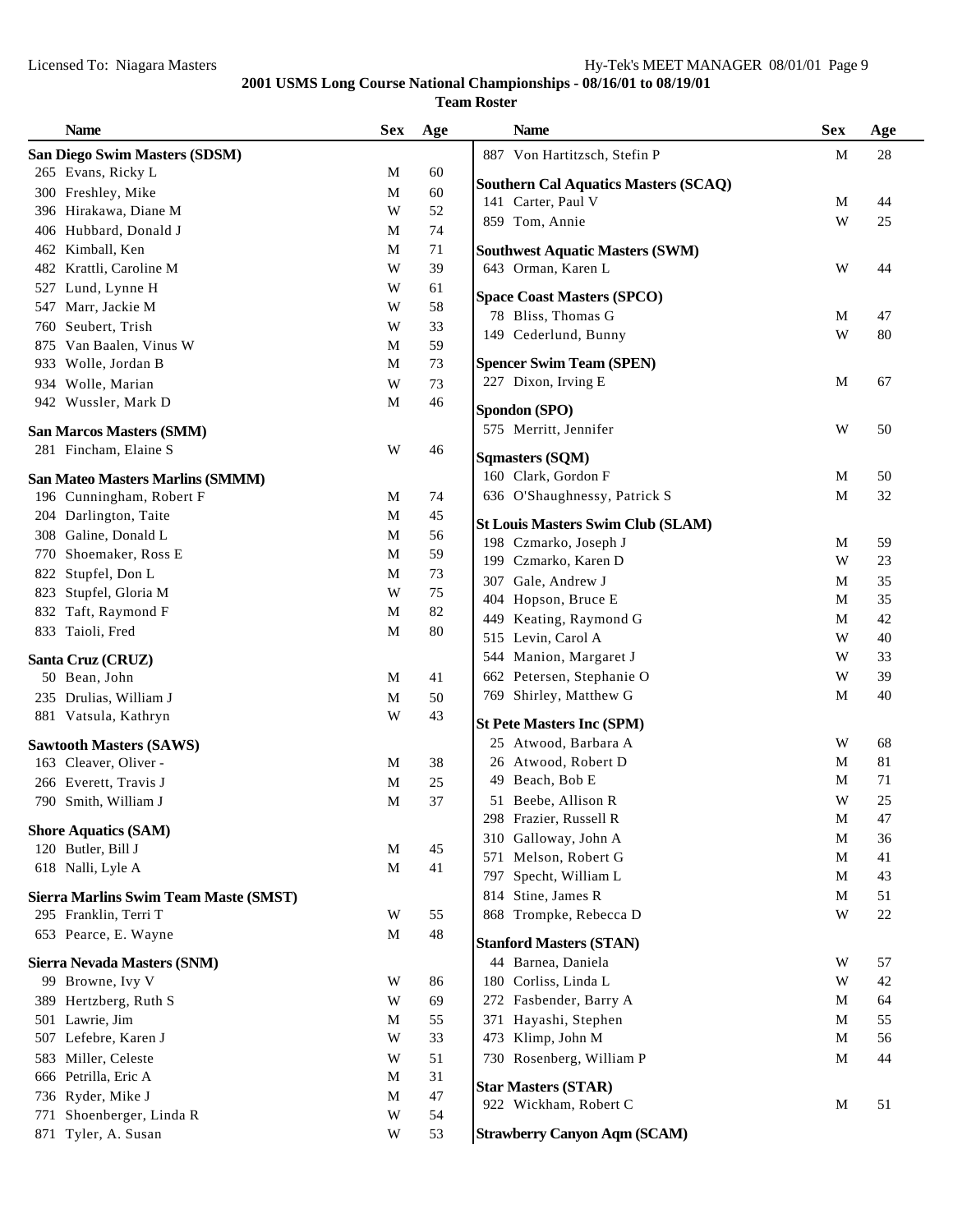|     | <b>Name</b>                                                       | <b>Sex</b>  | Age    |     | <b>Name</b>                                    | <b>Sex</b>              | Age    |
|-----|-------------------------------------------------------------------|-------------|--------|-----|------------------------------------------------|-------------------------|--------|
|     | <b>Strawberry Canyon Aqm (SCAM)</b>                               |             |        |     | 46 Bassi, Richard A                            | M                       | 60     |
|     | 139 Carse, Michael R                                              | M           | $22\,$ |     | 53 Beglinger, James M                          | M                       | 55     |
|     | 169 Cohen, Jeremy M                                               | M           | 53     | 70  | Birnie, Tim A                                  | M                       | 56     |
|     | 539 Majerus, Cecily M                                             | W           | 43     | 181 | Corliss, Stuart E                              | M                       | 45     |
|     | 917 Wen, Brendon Y                                                | M           | 32     |     | 273 Faust, Leland H                            | M                       | 55     |
|     |                                                                   |             |        |     | 294 Fox, Robert A                              | M                       | 64     |
|     | Swim Alberta (SPSS)                                               |             |        |     | 432 Jones, Glynn                               | M                       | 76     |
|     | 892 Walker, Brenda J                                              | W           | 46     |     | 450 Keck, Mike                                 | M                       | 42     |
|     | <b>Tamalpais Aquatic (TAM)</b>                                    |             |        | 487 | Krueger, James                                 | M                       | 63     |
|     | 112 Burns, Richard                                                | M           | 58     |     | 598 Moretto, Bob                               | M                       | 70     |
|     | 146 Cazalet, Edward G                                             | M           | 59     | 641 | Omphroy, Nicole D                              | W                       | 22     |
|     | 147 Cazalet, Shirley M                                            | W           | 52     |     | 694 Quinn, Phyllis E                           | W                       | 46     |
|     | 302 Frost, Kenneth A                                              | M           | 57     | 750 | Schriger, Joan A                               | W                       | 37     |
|     | 380 Heim, Bea T                                                   | W           | 76     | 819 | Strand, Robert                                 | M                       | 55     |
|     | 434 Jones-Roy, Susan J                                            | W           | 53     |     | 916 Welting, Laureen K                         | W                       | 36     |
|     | 532 MACKENZIE, Robert C                                           | M           | $27\,$ |     | 926 Williams, Scott                            | M                       | 46     |
|     | 719 Ridout, Nancy J                                               | W           | 59     |     |                                                |                         |        |
|     | 774 Silva, Sergio B                                               | $\mathbf M$ | 46     |     | Tulsa Masters Swim Club (TULS)                 |                         |        |
|     | 873 Val, Laura B                                                  | W           | 50     |     | 928 Wilson, Dennis J                           | M                       | 53     |
|     | 940 Wright, Ben                                                   | M           | 59     |     | <b>Uci Masters (UCI)</b>                       |                         |        |
|     | Tampa Bay Aquatic Club (TBAC)                                     |             |        |     | 203 Darby, Richard G                           | M                       | 40     |
|     | 415 Inman, Grant M                                                | M           | 50     |     | 613 Murray, Allen K                            | $\mathbf{M}$            | 57     |
|     |                                                                   |             |        |     | 842 Templin, John                              | M                       | 47     |
|     | <b>Team Orlando Masters (ORLM)</b>                                |             |        |     | <b>Ucla Bruin Masters (UCLA)</b>               |                         |        |
|     | 386 Hendrickson, Brian P                                          | M           | 39     |     | 758 Serianni, Vicki                            | W                       | 50     |
|     | 451 Keen, John M                                                  | $\mathbf M$ | 38     |     |                                                |                         |        |
|     | 498 Lathi, Amar G                                                 | $\mathbf M$ | 65     |     | <b>Uiuc Masters (UIUC)</b>                     |                         |        |
|     | 885 Visser, Linda                                                 | W           | 31     |     | 254 Elder, Patrick J                           | M                       | 27     |
|     | <b>Team Texas (TTEX)</b>                                          |             |        |     | <b>Ukiah Masters Swim Club (UMSC)</b>          |                         |        |
|     | 7 Allen, Bennett Y                                                | M           | 87     |     | 133 Carlson, Miriam E                          | W                       | 24     |
|     | 42 Baldwin, Chuck C                                               | M           | 71     |     |                                                |                         |        |
|     | 55 Bell, Keith F.                                                 | $\mathbf M$ | 53     |     | <b>Unattached (UNAT)</b><br>69 Bies, Charles L | M                       | 48     |
|     | 126 Campbell, Frank P                                             | M           | 75     |     | 85 Bonney, Scott                               | M                       | 45     |
|     | 179 Coon, Jesse B                                                 | M           | 91     |     | 96 Brochu, Kimberly V                          | W                       | 29     |
|     | 414 Ingraham, Susan R                                             | W           | 42     |     | 153 Chandler, Susi                             | $\ensuremath{\text{W}}$ | $50\,$ |
|     | 416 Irvine, Joe S                                                 | $\mathbf M$ | 90     |     | 154 Chase, Gary A                              | M                       | 61     |
|     | 431 Johnston, Graham M                                            | M           | 70     |     | 202 Daniels, Larry N                           | $\mathbf M$             | 56     |
| 619 | Neilson-Bell, Sandy                                               | W           | 45     |     | 223 Diamond, Margo S                           | W                       | 23     |
| 697 | Ragland, Elise H.                                                 | W           | 51     |     | 258 Emeka, Amon S                              | M                       | 33     |
|     | 723 Robertson, Tex J                                              | M           | 92     |     | 261 Enright, Richard P                         | M                       | 49     |
|     | <b>Terrapin Masters (TERR)</b>                                    |             |        |     | 278 Fiedler, Bradley W                         | M                       | 45     |
| 601 | Morrin-Nordlund, Deborah J                                        | W           | 39     | 287 | Flores, Frank A                                | M                       | 32     |
|     | 628 Nordlund, Eric R                                              | M           | 38     | 317 | Geuy, Darrell L                                | M                       | 37     |
|     | 800 Stakem, Meredith A                                            | W           | 20     |     | 344 Gross, Jeff                                | M                       | 50     |
| 829 | Switzer, ED H                                                     | M           | 33     |     | 348 Guisard-Ferraz, Jose Eugenio               | M                       | 56     |
|     | 919 West, Jane E                                                  | W           | 36     | 349 | Gulbrandsen, Art E                             | M                       | 58     |
|     | 920 West, Sean                                                    | M           | 33     |     | 355 Hale, Art R                                | M                       | 59     |
|     |                                                                   |             |        | 401 | Holliday, Joe                                  | M                       | 34     |
|     | <b>Texas Aquatics Masters (TXAM)</b><br>705 Ransom-Nelson, Bill B | M           | 49     | 446 | Kay, Anastasia I                               | W                       | 23     |
|     |                                                                   |             |        | 447 | Kay, Mary-Chris                                | W                       | 48     |
|     | The Olympic Club (TOC)                                            |             |        | 448 | Kay, Theresa P                                 | W                       | 21     |
|     | 30 Badger, Carol M                                                | W           | 42     | 509 | Lehmann, Jim C                                 | M                       | 55     |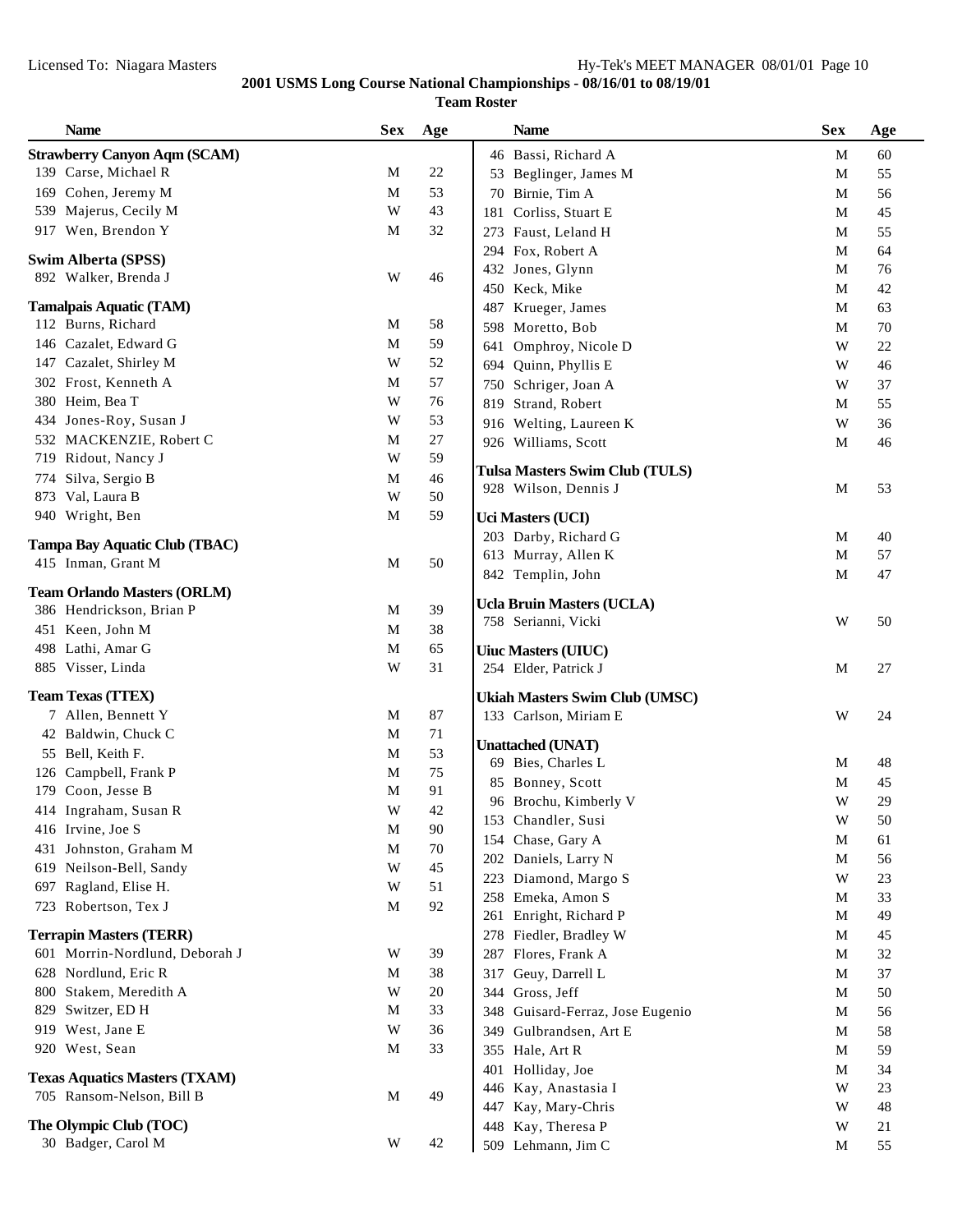|     | <b>Name</b>                           | <b>Sex</b>  | Age          | <b>Name</b>                                  | <b>Sex</b>                   | Age      |
|-----|---------------------------------------|-------------|--------------|----------------------------------------------|------------------------------|----------|
|     | <b>Unattached (UNAT)</b>              |             |              | 558 Mc Conica, Jim                           | M                            | 51       |
|     | 524 Lorenzi, Betty S                  | W           | 74           | 761 Shaffer, Mike G                          | $\mathbf M$                  | 36       |
|     | 566 McCormack, Bryan J                | M           | 36           |                                              |                              |          |
| 587 | Milligan, Dean W                      | M           | 33           | Virginia Masters (VMST)                      |                              |          |
| 588 | Mirho, Charles A                      | M           | 37           | 35 Baker, Beth O                             | W<br>W                       | 40<br>44 |
| 599 | Morningstar, Kirsten L                | W           | 25           | Bleistein, Susan H<br>77                     |                              |          |
| 614 | Muter, C W                            | M           | 59           | 90 Braaten, Kitten                           | W                            | 46       |
| 629 | Norman, Mark B                        | M           | 47           | 241 Durrant, Betsy<br>296 Frawley, Tabitha S | W<br>W                       | 60<br>27 |
| 638 | Ogier, Danielle                       | W           | 49           |                                              |                              |          |
| 654 | Pearson, Heather J                    | W           | 42           | 543 Malsbury, David B                        | $\mathbf M$<br>$\mathbf M$   | 40<br>54 |
| 674 | Pilie, Kathleen F                     | W           | 57           | 584 Miller, Eric R                           |                              |          |
| 675 | Piszkin, Steven L                     | $\mathbf M$ | 46           | 585 Miller, Jim W                            | M<br>$\ensuremath{\text{W}}$ | 51       |
| 680 | Portelance, Ronald C                  | M           | 45           | 586 Miller, Nancy R                          | W                            | 52<br>32 |
| 724 | Robinson, Dan L                       | M           | 44           | Schlesinger, Violetta<br>745                 |                              |          |
| 756 | Seaman, Jeff S                        | $\mathbf M$ | 35           | 927 Wilmore, Chuck                           | $\mathbf M$                  | 67       |
| 767 | Sheppard, Rosie H                     | W           | 32           | <b>Walnut Creek (WCM)</b>                    |                              |          |
| 773 | Sikora, Rod R                         | $\mathbf M$ | 41           | 3 Alexander, Joan E                          | W                            | 69       |
| 807 | Steinbrinck, Scott K                  | M           | 41           | 4 Alexander, Martha A                        | W                            | 52       |
| 850 | Thompson, Daniel O                    | M           | 55           | 81 Boettler, Lori D                          | W                            | 55       |
| 858 | Toda, David F                         | $\mathbf M$ | 35           | 87 Boscovich, Harold O                       | M                            | 59       |
|     | 894 Walker, Thomas W                  | $\mathbf M$ | 54           | 113 Burr, Ken M                              | $\mathbf{M}$                 | 57       |
|     | 952 Zimsen, Susanne                   | W           | 61           | 158 Christy, Nick A                          | $\mathbf M$                  | $22\,$   |
|     |                                       |             |              | 213 DeLacy, James R                          | M                            | 55       |
|     | <b>Unattached-Brazil (UNATB)</b>      |             |              | 217 Dennis, D. Craig                         | M                            | 55       |
|     | 279 Figueiredo, Luiz F                | M<br>W      | $60\,$<br>54 | 360 Hamway, Mindy A                          | W                            | 43       |
|     | 280 Figueiredo, Vera                  |             |              | 369 Haworth, A Emory                         | M                            | 65       |
|     | <b>Union Sportive Marocaine (USM)</b> |             |              | 370 Haworth, Joyce M                         | W                            | 64       |
|     | 253 El Allam, Tarik T                 | M           | 23           | 373 Hazlett, Colleen M                       | W                            | 38       |
|     | Univ Hawaii Masters (UHM)             |             |              | 382 Heim-Bowen, Suzanne M                    | W                            | 43       |
|     | 514 Leskovitz, Ernie                  | M           | 65           | 397 Hirsch, Ann M                            | W                            | 70       |
|     |                                       |             |              | 405 Howell, Jae                              | W                            | 79       |
|     | Univ San Francisco (USF)              |             |              | Kraetzer, Midge S.<br>481                    | W                            | 63       |
|     | 129 Canning, Lynn                     | W           | 40           | 496 Landers, Patty                           | W                            | 45       |
|     | 267 Ewing, Jack                       | M           | 41           | 552 Mayo, Robert W                           | $\mathbf{M}$                 | 68       |
|     | 286 Fleming, Jack C                   | $\mathbf M$ | 66           | 612 Murphy, Bonnie R                         | W                            | 52       |
|     | 342 Grohe, William E                  | $\mathbf M$ | 68           | 626 Nonaka, Andy J                           | M                            | 22       |
|     | 655 Pence, Brad V                     | $\mathbf M$ | 50           | 632 O'Brien, Charlene A                      | W                            | 45       |
|     | <b>Usa Water Bandits (USAB)</b>       |             |              | 634 O'Brien, Kerry L                         | M                            | 44       |
|     | 40 Bakker, Heather J                  | W           | 25           | 657 Perilman, Jim E                          | M                            | 62       |
|     | 95 Brittingham, Regina                | W           | 50           | 699 Rambo, Heidimarie H                      | W                            | 40       |
|     | 848 Thomas-Will, Marji                | W           | 54           | 740 Santos, Roque                            | M                            | 33       |
|     |                                       |             |              | Schultz-Santos, Debbie M<br>753              | W                            | 33       |
|     | <b>Utah Masters (UTAH)</b>            |             |              | 788 Smith, Richard T                         | M                            | 81       |
|     | 88 Bouwhuis, Andee L                  | W           | 26           | Smyers, Jesse B<br>791                       | M                            | 55       |
| 424 | Jensen, Erin B                        | W           | 20           | 799 Stahl, Stephen A                         | M                            | 36       |
|     | 445 Kawakami, Priscilla C             | W           | 51           | Taub, Pamela A<br>837                        | W                            | 51       |
|     | 780 Smith, Douglas L                  | M           | 50           | 899 Ward, Lisa A                             | W                            | 37       |
|     | Vail Swimming (VS)                    |             |              | <b>West Austin Athletic Club (WFLY)</b>      |                              |          |
|     | 783 Smith, Laura K                    | W           | 35           | 71 Bjerke, Carolyn B                         | W                            | 39       |
|     | 785 Smith, Paul L                     | M           | 42           | <b>Westside Houston Swim Club (WHSC)</b>     |                              |          |
|     | <b>Ventura County Masters (VCM)</b>   |             |              | 221 Dewey, Vicky S                           | W                            | 39       |
|     | 291 Foote, David E                    | M           | 51           |                                              |                              |          |
|     |                                       |             |              |                                              |                              |          |